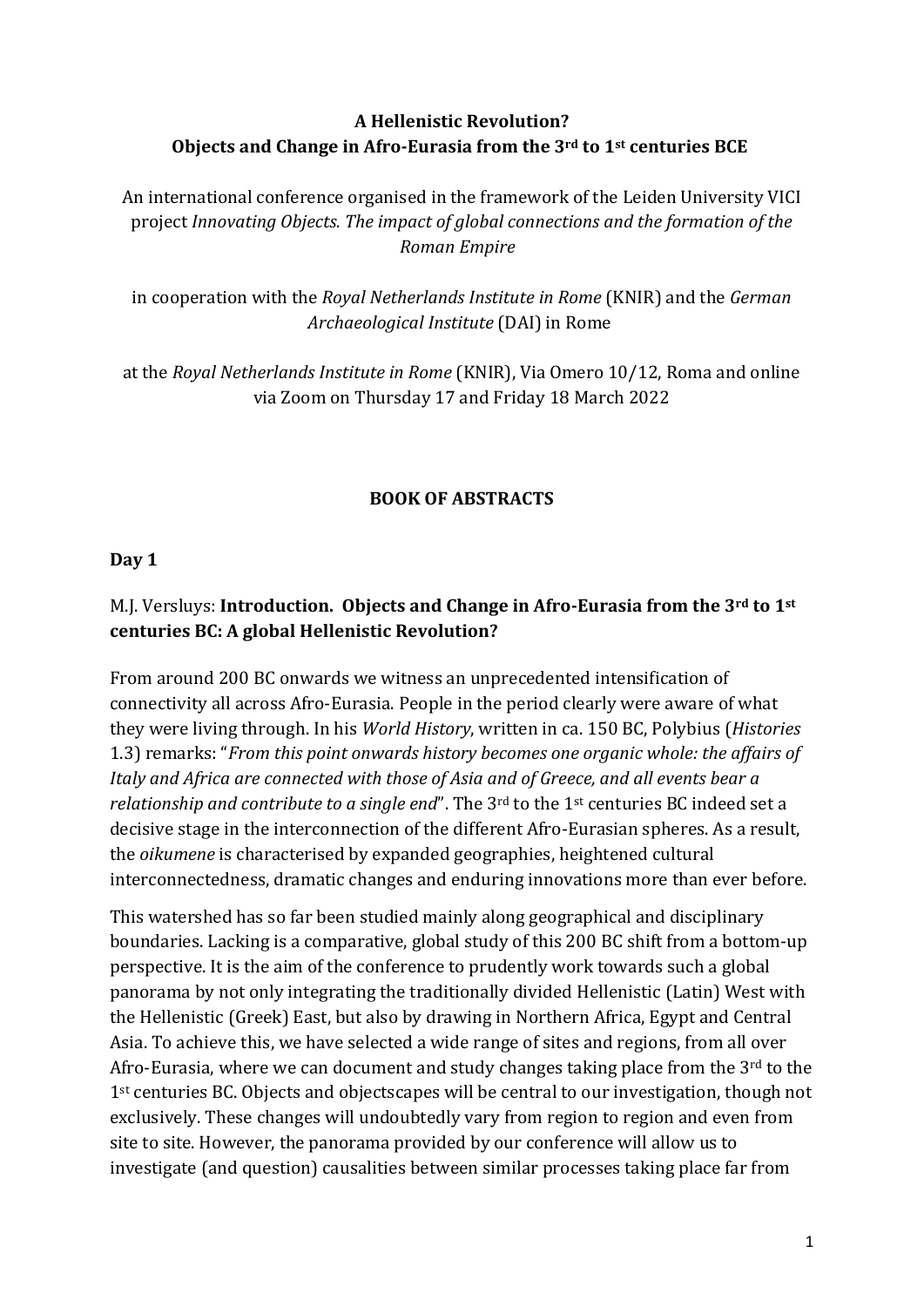one another, as well as assessing regional forms and trajectories such developments could take. Can we really speak about a global Hellenistic Revolution? As 'zooming out' is most important for a fresh perspective on what we still use to call Hellenisation and Roman imperialism, we will start with looking at contemporary developments in Monsoon Asia and India.

In this Introduction I will first provide a brief overview of the increasing connectivity that characterizes the first millennium BCE in order to illustrate what I actually mean with "the 200 BCE threshold". I will then briefly comment on the two central (theoretical and methodological) concepts of our conference: Globalisation (which, for me, is about the impact of increasing connectivity) and objectscapes (which, for me, is about understanding objects as the *agents provocateurs* of change and innovation).

### M. Stark: **Global Changes in Monsoon Asia from the 3rd to 1st centuries BCE**

Syncretism, vernacular cosmopolitanism, glocalization. Scholars of Southeast Asia have yet to find the perfect term to characterize the period that began in the late centuries BCE and shaped the first millennium CE polities that followed. My object-centered history of 3rd-1st century BCE dynamics across greater Monsoon Asia during the "paroxysms of integration" that affected the Roman world examines logistics and impacts of change that accompanied the region's incorporation into a Eurasian interactional network. After first defining Southeast Asia (place, time, focal points), I discuss the flow of things (particularly cultivated), ideas, and people between Monsoon Asia and points West from the 3rd through 1st centuries BCE, and consider what happened to selected Southeast Asian societies that were caught up in the dynamics of early globalization.

# A. Bauer: **Ritualized Production and Cultivated Distinctions on the Early Deccan: Re-Centering Perspectives of Early Historic (ca. 500 BCE – CE 500) Indian Ocean Trade**

This presentation reviews recent archaeological evidence from the interior Deccan region of southern India to address the changing nature and intensity of exchange relationships with the wider network of Indian Ocean commerce throughout the first millennium BCE. It offers an analysis centered on interior sites that contrasts with suggestions that the region was mere "periphery" or "hinterland" to a widening system of trade that was centered on port towns. Contextual analyses on the Deccan suggest that the cultural significance of a variety of locally produced materials and exotic items was related to changes among ritual practices that were instrumental in constituting newly emergent social distinctions and collectives during the first millennium BCE. Prior to the development of this new socio-historical and symbolic-material context,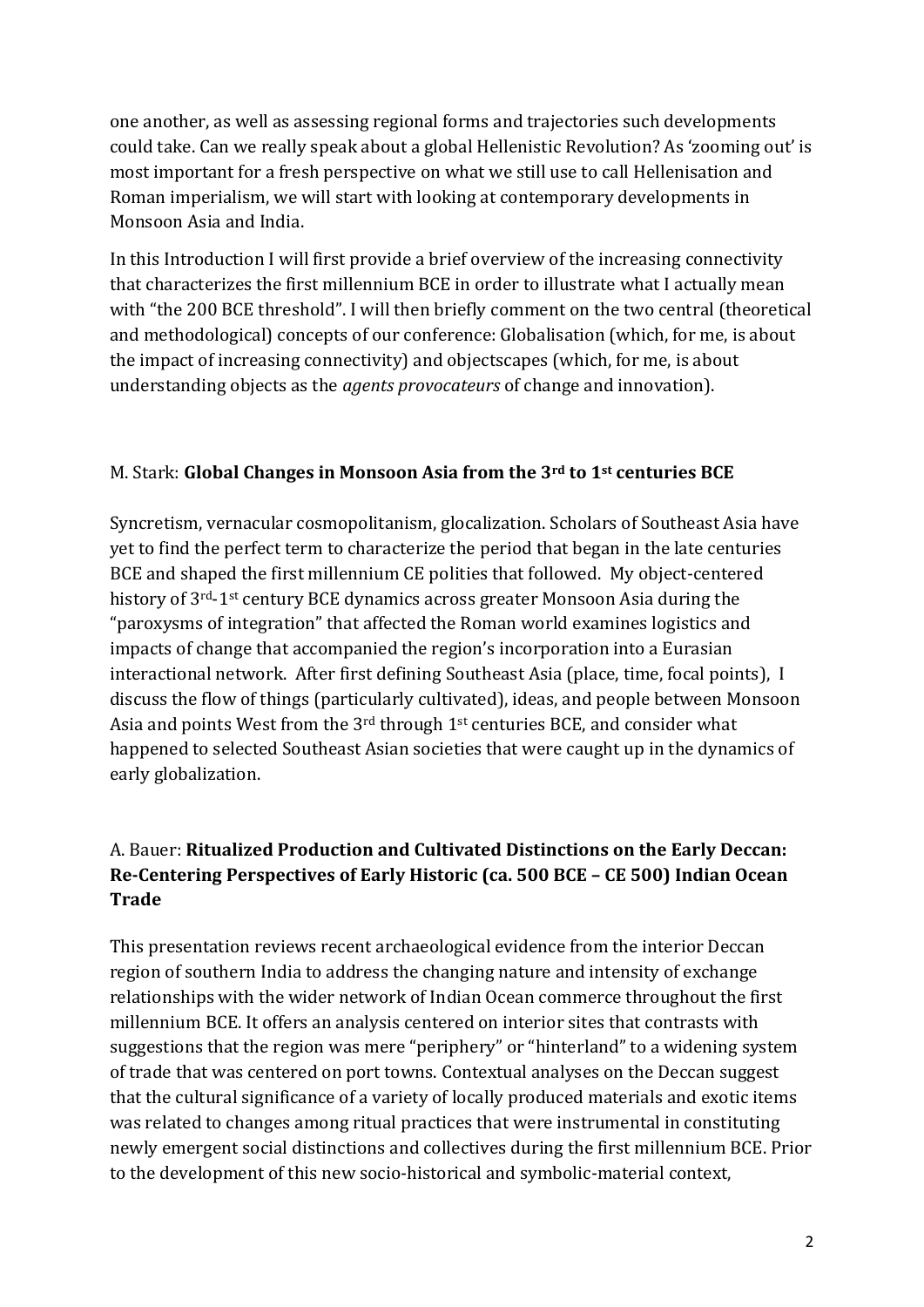inhabitants of the region had seemingly less use for nonlocal trade items from across the Indian Ocean, despite evidence for long-term connections with littoral regions. As such, I point to how unique historical developments within the interior Deccan would come to significantly affect the profusion of materials and objects that were distributed from India to a broader Indian Ocean world.

## M. Pitts: **A Hellenistic revolution in the West? Wine amphorae and the excitation of objectscapes in Gaul and Britain from 200 BCE**

Polybius' description of a Mediterranean world experiencing sudden and profound connection, interdependence, and interweaving (*symploke*) in the aftermath of the Second Punic War presents a scenario that has been variously seized upon by historians and global sociologists as evidence of nascent global consciousness and ancient 3lobalizati processes. Whatever the reality or novelty of this historical situation, or indeed Polybius' motivations in constructing this picture, the outlook is fundamentally a Mediterranean one. While colonial settlements had been established on the southern shores of Gaul for several centuries prior to 200 BCE, the accounts of Posidonius in the early first century BCE underline just how different was the culture and society of *Gallia comata* (long-haired Gaul) compared with coastal cities like Massalia, only a stone's throw away. If anything, rather than a Hellenistic revolution, the real watershed for deeper-rooted change is traditionally understood as taking place only after Roman intervention – especially the further north one gets – following the often-violent conquests of Caesar and the urban and infrastructural developments of the Augustan era. What, if anything, is wrong with this picture?

There is no denying the significant societal impact of Roman imperial expansion in Gaul (and Britain) set in motion in the mid-late first century BC. Rather than questioning this, or re-framing processes of 'becoming Roman' as a kind of selective appropriation of Hellenism, the aim of this paper is to take an alternative perspective centred on the notion of changing *objectscapes*. In particular, I wish to investigate what Chris Gosden described as 'a general excitation of the object world from at least 100 BC onwards which owes something to trends emanating from the Mediterranean which ripple out through areas north and west' (Gosden 2006, 208, 'What Do Objects Want?', *Journal of Archaeological Method and Theory*). While Gosden refers to changes taking place as far away as the British Isles, can this phenomenon be pushed back to c. 200 BCE, or even earlier? Taking an objectscape perspective, part of my contribution will examine the appearance of novel objects around this time, the ways in which they innovated through their interactions with people and things, and their longer-term impacts in both interartefactual domains and spheres of cultural practice.

A particular focus concerns one of the most striking and archaeologically visible material changes that took place in Gaul and Britain from the second century BCE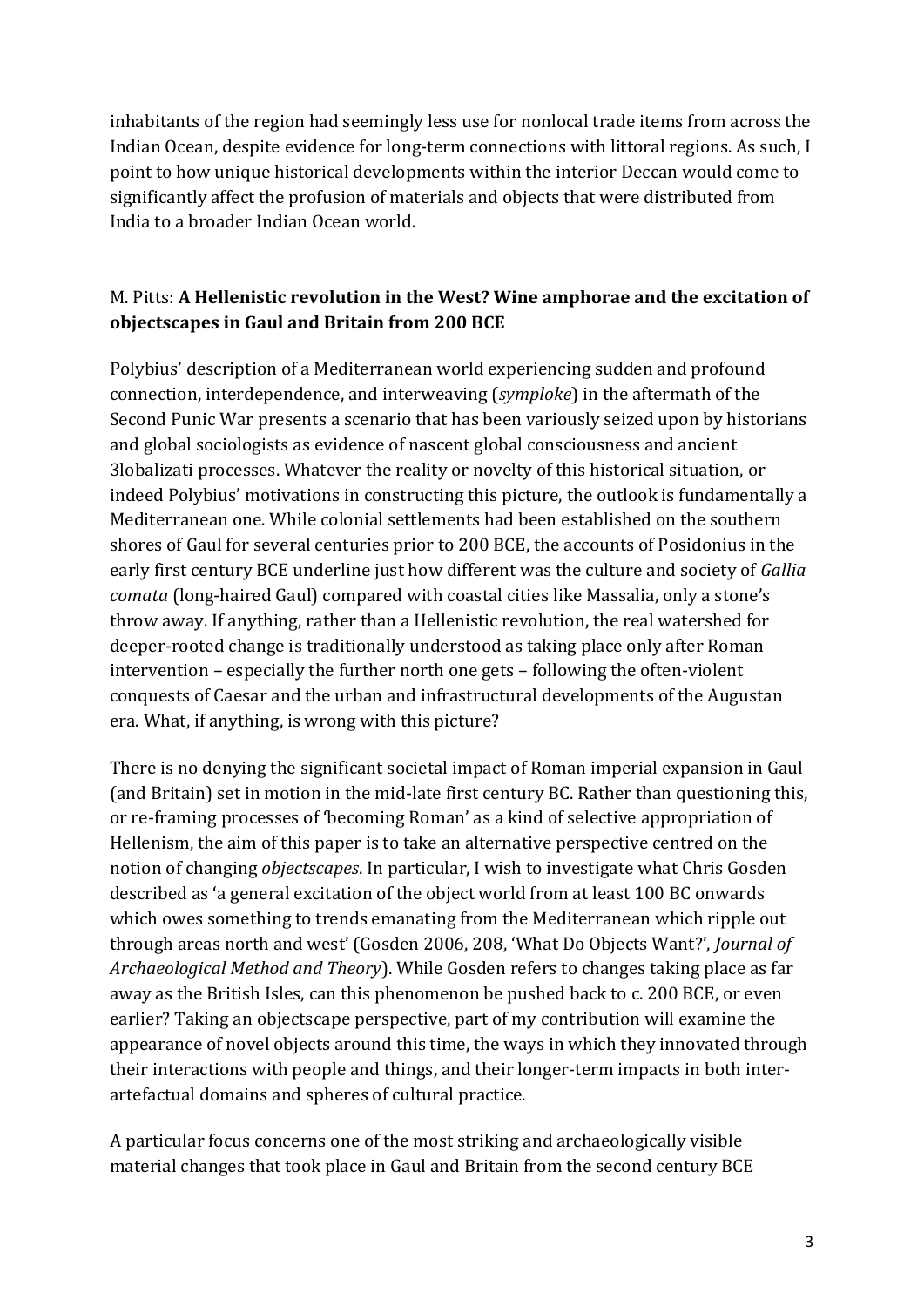onwards: the mass importation and consumption of amphorae (largely assumed to contain wine) of Mediterranean origin. Amphorae were among the first truly 4lobalizatio objects to appear *en masse* in NW Europe, and as such this phenomenon has already attracted substantial attention in scholarship. This includes 'prestige goods' models that saw the wine trade as instigating the economic and cultural 'softening' of Gallic communities prior to Roman annexation (e.g. Cunliffe, 1988, *Greeks, Romans and Barbarians*), and more recently, post-colonial accounts 4lobalizati the agency of local communities who were attracted to wine (if not Mediterranean culture) because of its advantageous use in indigenous mechanisms of competitive feasting and alcohol consumption (e.g. Dietler, 2010, *Archaeologies of Colonialism*). What can an objectscapes-perspective add to these narratives? As Matthieu Poux's comprehensive analysis (*L'Âge du Vin*, 2004) of wine amphorae in Gaul demonstrates, localism undoubtedly played a vital role, especially for communities who forbade the entry of Italian merchants, as described by Caesar and archaeological attested in some regions. Nevertheless, a number of phenomena deserve further attention: the almost universally 'special' treatment of amphorae, the rapid development of new repertoires of imported and local technologies of consumption, and a growing sense of shared (if not identically replicated) practices spanning multiple communities in Gaul and Britain.

My contention is that the humble amphora served as a material *agent provocateur* par excellence, setting in motion a series of reverberations in objectscapes with major longterm social and historical consequences. To develop this argument, I investigate what made the wine amphora so irresistible, of a wide array of possible Mediterranean imports to Gaul. A past tendency to focus on amphora contents alone (wine) has meant that other innovative aspects of the amphora have been neglected, most notably its 4lobalizatio, almost anthropomorphic design. Making sense of the phenomenon, therefore, requires not only close attention to local contexts of consumption in Gaul and Britain, but also the circumstances that led to the manufacture of such huge numbers of highly 4lobalizatio pottery containers, from multiple Mediterranean centres of production, and the genesis of well-known types such as the ubiquitous Dressel 1 and its so-called 'Greco-Italic' forbears.

## T. G. Schattner: **Roads to Individuality and Homogenization – The Iberian peninsula around the turn of eras**

The Iberian Peninsula has the size and extent of a European subcontinent with a correspondingly diverse landscape. The ethnographic composition of the population corresponds to this when Gnaeus Cornelius Scipio and his troops landed at Ampurias in the Northeast in 218 BC. Scipio and the Roman army encounter a mosaic of Indo-European tribes in the West, Northwest and centre of the peninsula, non-Indo-European Iberians in the area of the Eastern coasts and in the South, and Punic populations of the Mediterranean coastal regions in the South. It will take Rome 200 years to unite this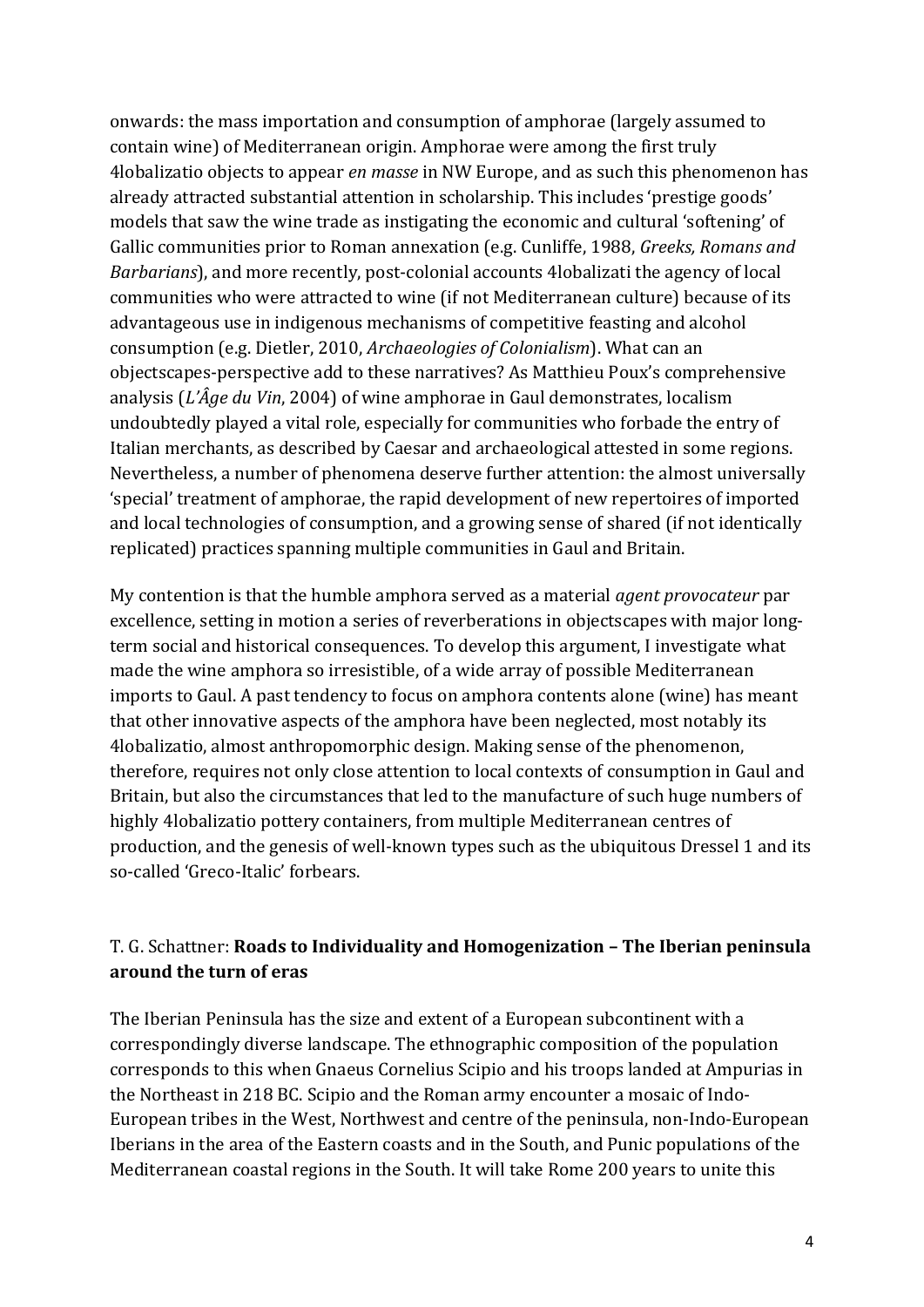European subcontinent under one hand for the first time in its history through a persistently pursued policy of perfidy, brutality and skilful exploitation of the internal discord of the natives (*divide et impera*). For the first time, Augustus will subject the so different landscapes of Hispania to a new order, 5lobalization by the fact that it was created on the basis of equal principles.

As different as these peoples are, as different is their cultural character and the archaeological evidence. The contribution will focus on two phenomena that are characteristic of the Hellenistic period: the outcoming of the individual on the one hand and the trend towards 5lobalization5 on the other, which characterise the epoch around the turn of the eras. The phenomena prove to be complementary in the sense that the individual obviously needs a certain environment of general acceptance of uniform (Greek) ideas in order to emerge. In this context, the outcoming of the individual seems to reflect an internal development of societies and 5lobalization5 an external one; 5lobalization55on is, in a sense, a response to the possibilities that arise through 5lobalization5. Neverthelesse, the inter-action is rich in variation.

The fact that the Iberian Peninsula is known to have only marginally participated in the Hellenisation of the Mediterranean area must be taken into account. Since the corresponding monuments are generally missing, Hellenisation can never have taken place over the whole country. Nevertheless, the criteria of *koine* and *habitus* are, at least up to a certain point, given as components in the enframing, as the existence of the phenomena mentioned proves. As for this contribution, a view from a certain distance seems to be indicated in any case.

The problem is illustrated by a few case studies, which are to be considered on the basis of the keywords connectivity, relationality and impact. These are chosen to reflect the range of developments in time and content in both the North and South of the country. In this latter region, the ground was prepared by its centuries-old Phoenician-Greek tradition, so that later 5loba fashioned 5lobalization5 took hold faster and more strongly in the South, but more weakly and slowly in the North.

Thus, the emergence of individual traits in statuary representations in the South does not reach a breakthrough in the depiction of personal traits until the Augustan period with the Roman portrait and documents thus a delayed reception. A different development in the public and private spheres is shown by the introduction of writing and script on monuments in the North with an interesting individual case as an exception. A further differentiation of the picture emerges when looking at the use of marble, which geographically has a South-North gradient, but at the same time also a gradation according to the status of the cities. Finally, the Terrace sanctuary of Munigua is mentioned, an incunabulum of hellenistic architecture on the Iberian Peninsula that has remained without precedent.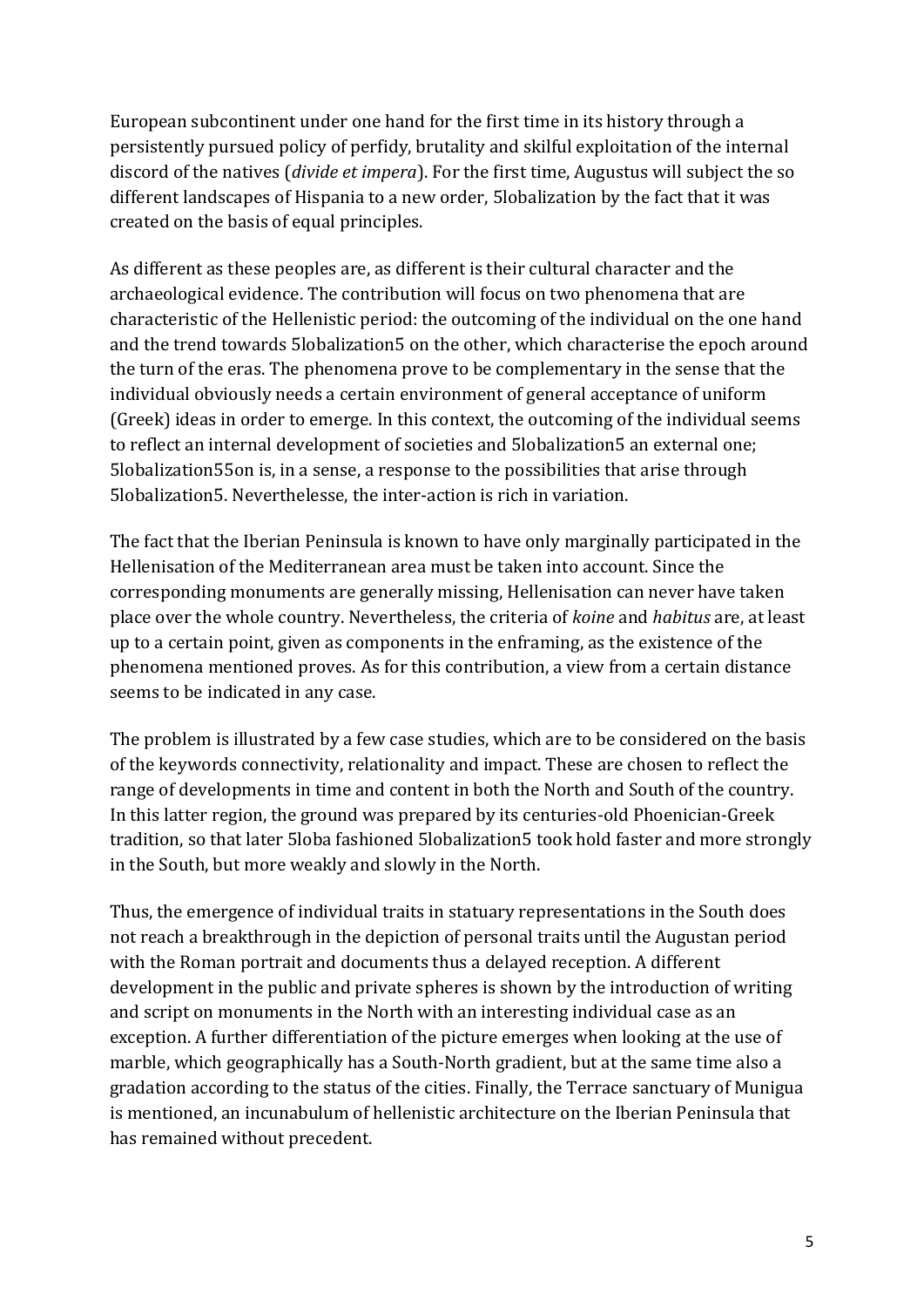## R. Henzel: **Changes in the Objectscape of Rome and Central Italy in the 2nd and 1st centuries BC**

The Hellenistic or Republican period in Rome can be seen as one of the periods most intensively investigated by ancient historians and archeologists. The last two centuries of the Republic have been analyzed as a time of transition leading to the Republic's end and to the rise of Augustus caused by the expansion of Rome abroad. However, the focus has mainly been on literary sources, which mention new objects and practices coming to Rome. In contrast, this paper will take an archaeological perspective, presenting an overview of changes in Rome's and Central Italy's objectscape after 200 BC. I will argue for several changes in architecture, art, pottery and materials, such as marble and opus caementitium, all visible in the last two centuries. I will show that the direct trigger for these changes was indeed the expansion of Rome, but that underlying them is a more complex interplay of changing needs, resources and practices.

### J.R.W. Prag: **Sicily between '-isations': finding a way out of the impasse?**

Narrative historiography of Sicily famously staggers from one conquest or colonisation to the next, and the 'Sicilians' are classically hard to identify and at different moments hellenised and romanised (but not, e.g. punicised) to very disputed degrees. The period after the Second Punic War in particular has proved challenging in this respect (Syracuse was sacked in 212 BC, the island left 'pacified' under a Roman praetor, largely without military presence, from 201 BC). 'Romanisation' is hard to identify in traditional forms before the Augustan colonisation, but urban landscapes and the island's economy flourish and the forms are more obviously 'hellenistic' than anything else. Recent work has emphasised the interactions of the elite in particular, broadly moving towards the seeming paradox of Hellenisation as Romanisation, whether with the label of 'Romano-Sicilian', or emphasising the role of Roman domination as catalyst for a regional identity and elite auto-representation in the language of the Hellenistic world. In earlier work I have sketched this situation, and in several studies attempted to fit this into a larger picture in different ways. Here I confront the same problem, but with a more explicit eye upon the potential for 'complex connectivity' or 'globalisation' to advance our understanding, and in the hope that the comparative perspective of the conference will offer new inspiration.

### J.C. Quinn: **More Monumental Power: Globalisation at a Regional Scale in Hellenistic North Africa**

Ancient North Africa tends to be presented in modern scholarship as a series of islands in space (Cyrenaica, Tripolitania, the Maghrib, the Maghrib al-Aqsa, and the Saharan oases), disconnected from the cultural and economic development of the rest of the Mediterranean world, and dominated by a succession of imperial powers, culminating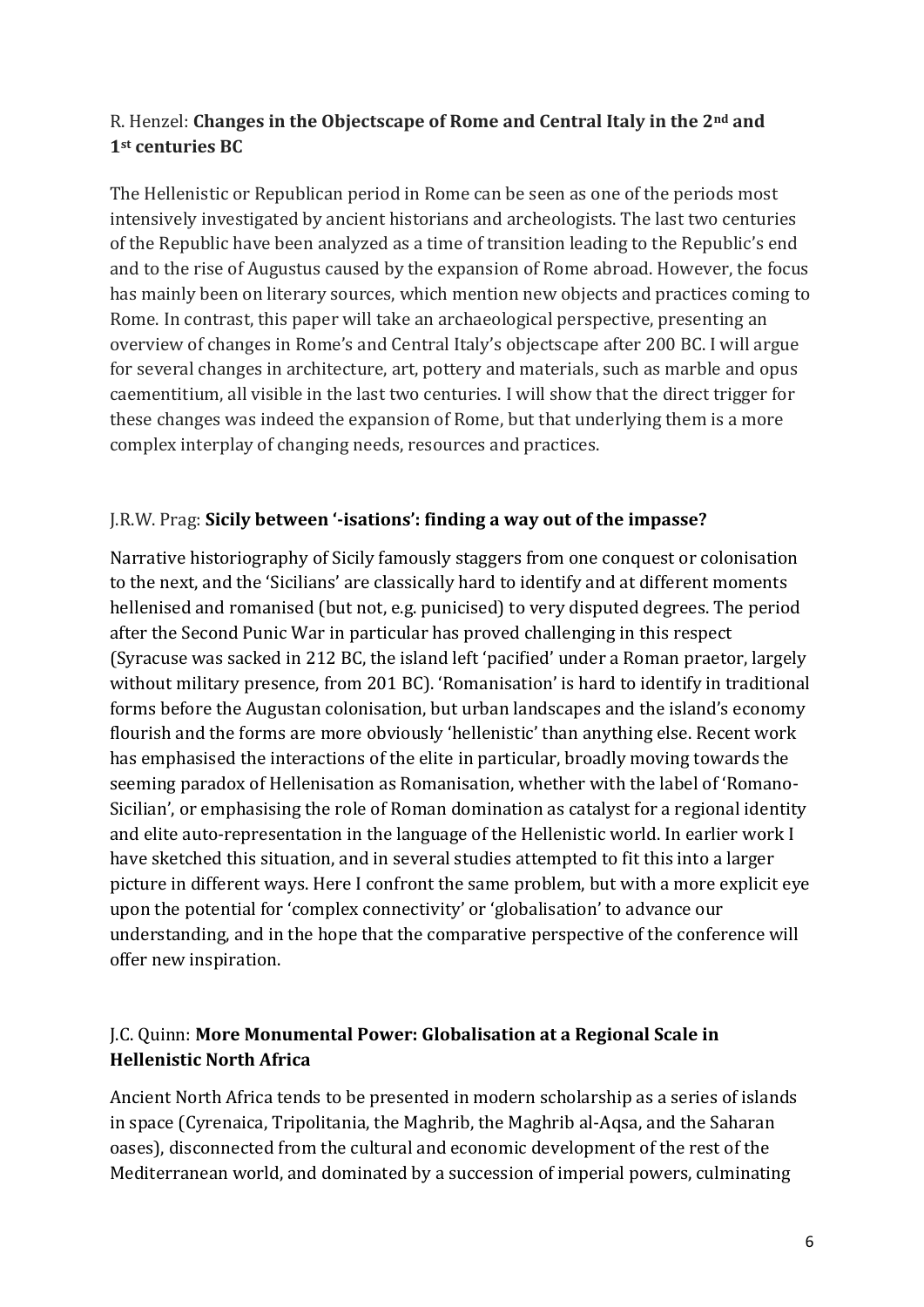after the destruction of Carthage in 146 in 'Roman Africa'. The inhabitants of the region are similarly categorised into politically-, ethnically-, culturally- and geographicallybounded groups whose material culture is seen as primitive and/or derivative, and whose activities are investigated either entirely separately from those of other groups, or in terms of political and cultural interactions between basically and originally distinct 'peoples'.

This tendency to fragmentation is compounded by divisions in the academy: the history and culture of the Phoenician colonies is treated as a branch of Near-Eastern studies, quite separate in terms of training and methodology from that of historians of Greco-Roman North Africa, and different again from the way in which the indigenous peoples are studied primarily through the lens of anthropology, or as 'pre-historic'. As a result, 'Roman Africa' has been relatively well studied, while the pre-Augustan period has until recently been largely ignored.

The ancient evidence tells a different story. New archaeological excavations and surveys – including projects at Carthage, Utica, Henchir Bourgou, Chemtou, Althiburos, Lixus and in the Libyan Fazzan – now provide abundant new evidence for the wealth, power and rich material culture of African cities and kingdoms in the pre- and early-Roman period, as well as for the exchange of people, goods and ideas. And while there is plenty of evidence for inter-continental exchange in the Hellenistic Period, continuing a pattern of connectivity that goes back to an earlier era in qualitative if not quantitative terms, what I want to concentrate on in this paper is new evidence in the Hellenistic period for intracontinental exchange, and more specifically for 'globalisation', within North Africa itself.

To do so I take the organisers of our conference up on their suggestion that I revisit my 2013 study of monumental architecture in third and second century BCE North Africa. But whereas there I 7lobali primarily on a group of monuments associated – geographically, at least – with the indigenous 'Numidian' kingdoms of central North Africa in the third and second centuries BCE, on their multiple external referents, and their multiple local messages, I now want to sketch out a regional perspective, looking at a larger polythetic set of monuments built in this era in North Africa west of the Nile. They constitute, I will argue, a distinctive regional style of architecture that first comes into focus in the third century, and changes in significant ways with the advent of Roman power in the second. Once again they draw on models from near and far, including 'Numidian Royal Architecture' itself, but speak above all about each other – and they speak, I will argue, of imperial power. I will use these architectural experiments to explore the meanings of the cultural identifications involved, the imperial underpinnings of ancient cosmopolitanism, the use of the Hellenistic concept, and the potential Globalization theory at a regional scale.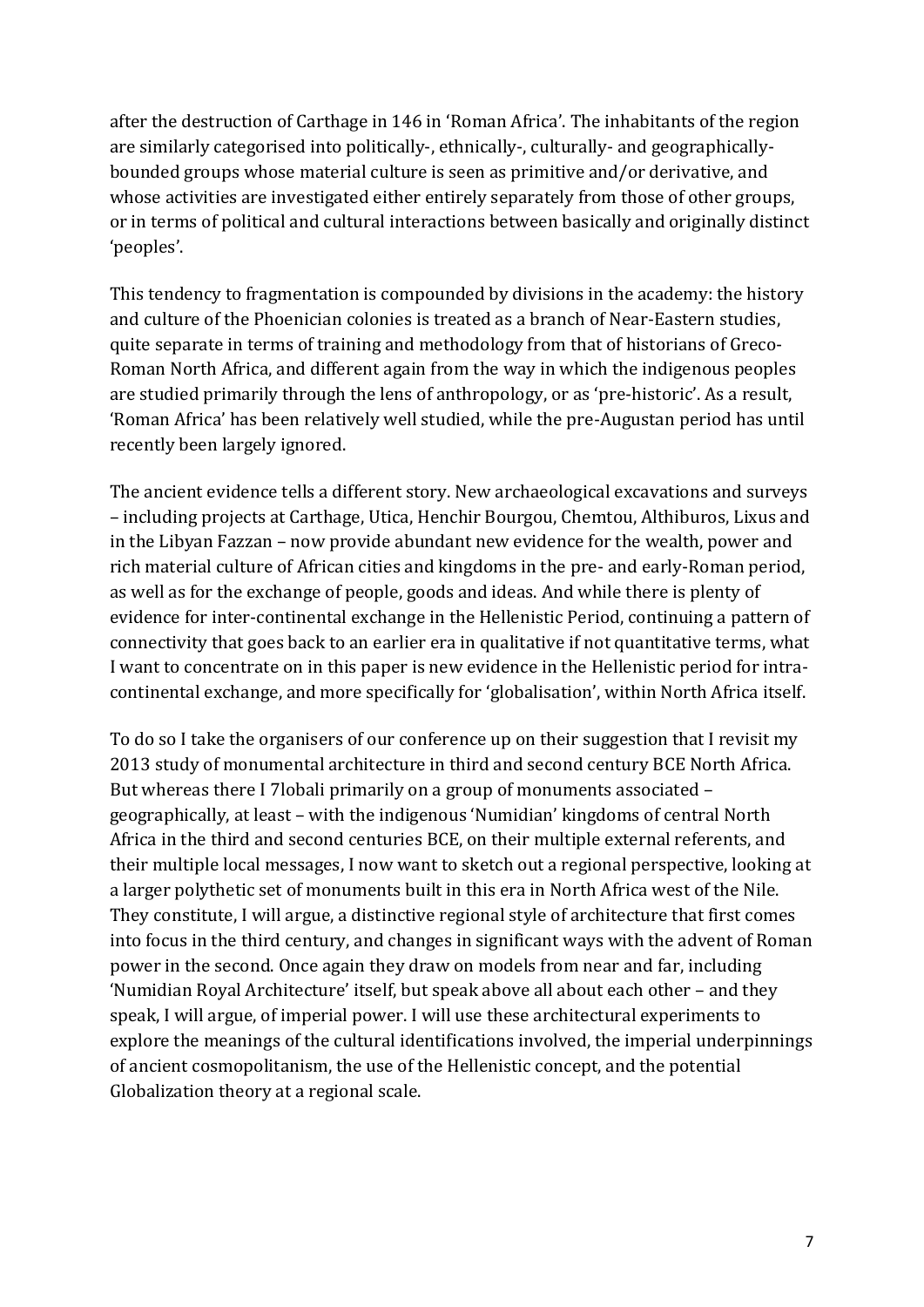#### R. Krumeich: *Graecia capta ferum victorem cepit.* **Cultural contacts and self-Hellenization in the center of Hellenism**

This paper aims to discuss the reception of Greek culture by the encounter of foreign Greeks and especially of Romans with traditional Greek cities and sanctuaries in Greece during the Hellenistic period (especially in the second and first centuries B.C.E.). It focuses on the appearance and occasional self-Hellenization of Roman officials and generals and on some crucial practices both by Greeks and Romans that were genuine Greek or adopted by Roman donators.

The Greek mainland included most famous and traditional cities such as Athens or Sparta and can be considered the very center of Greek culture or Hellenism. Regarding this area, terms like 'Hellenization' or 'Hellenistic Revolution' sound like oxymora and seem a bit strange or inappropriate – at first glance at least. As well as other areas of the Mediterranean, Greece has been part of a global network during the Hellenistic period. The Attalids of pergamon, e.g., intended to leave their marks in Athens as an allied city and a very important cultural center. Certainly, the huge Pergamene pillar monuments carrying bronze chariots with royal statues brought a new type of royal selfpresentation to the Athenian Acropolis and contributed to the great importance of this venerable sanctuary. On the other hand, the Pergamene kings emulated the Athenian example by installing a marble emulation of the Athena Parthenos in the sanctuary of Athena in Pergamon. Moreover, a Pergamene king by the name of Attalos (most probably Attalos II) tried to equal the Athenian exploits in mythical and historical past by dedicating the "Little Barbarians" on the Acropolis (Paus. 1.25.2): more than 100 under-lifesize bronze statues on four separate elongated pedestals displayed a gigantomachy, the fight of the mythical Athenians led by Theseus against the invading Amazons, the Battle of Marathon (490 B.C.E.) and a Pergamene victory of the third century B.C.E. over the Galatians in Asia Minor. Obviously, the Pergamene king placed himself on the same level as great saviors of mankind and acted as an important guardian of Greek civilization. This dedication illustrates the adaptation of a very successful Athenian model by a foreign Greek king in the second century B.C.E.

In the same period, Greece was an important center of a proper self-Hellenization: in conjunction with Rome's expansion in the Mediterranean, Roman generals were active in Greece from the early second century B.C.E. and came in close contact with genuine Greek forms of representation and honorific portraiture. Aemilius Paullus' aggressive usurpation of an almost finished pillar monument of the Macedonian king Perseus in Delphi was clearly an exceptional demonstration of Roman power (*CIL* I <sup>2</sup> 622: *L. Aimilius L. f. imperator de rege Perse Macedonibusque cepet*). More typical was the representation of L. Mummius, who appeared as donator and benefactor in Olympia and several other Greek sanctuaries. Beyond that, he was the first to re-dedicate already existing Greek votive-offerings to Greek deities on his own behalf – a practice that was later carried out by Sulla as well. By contributing to the reputation of the respective Roman generals and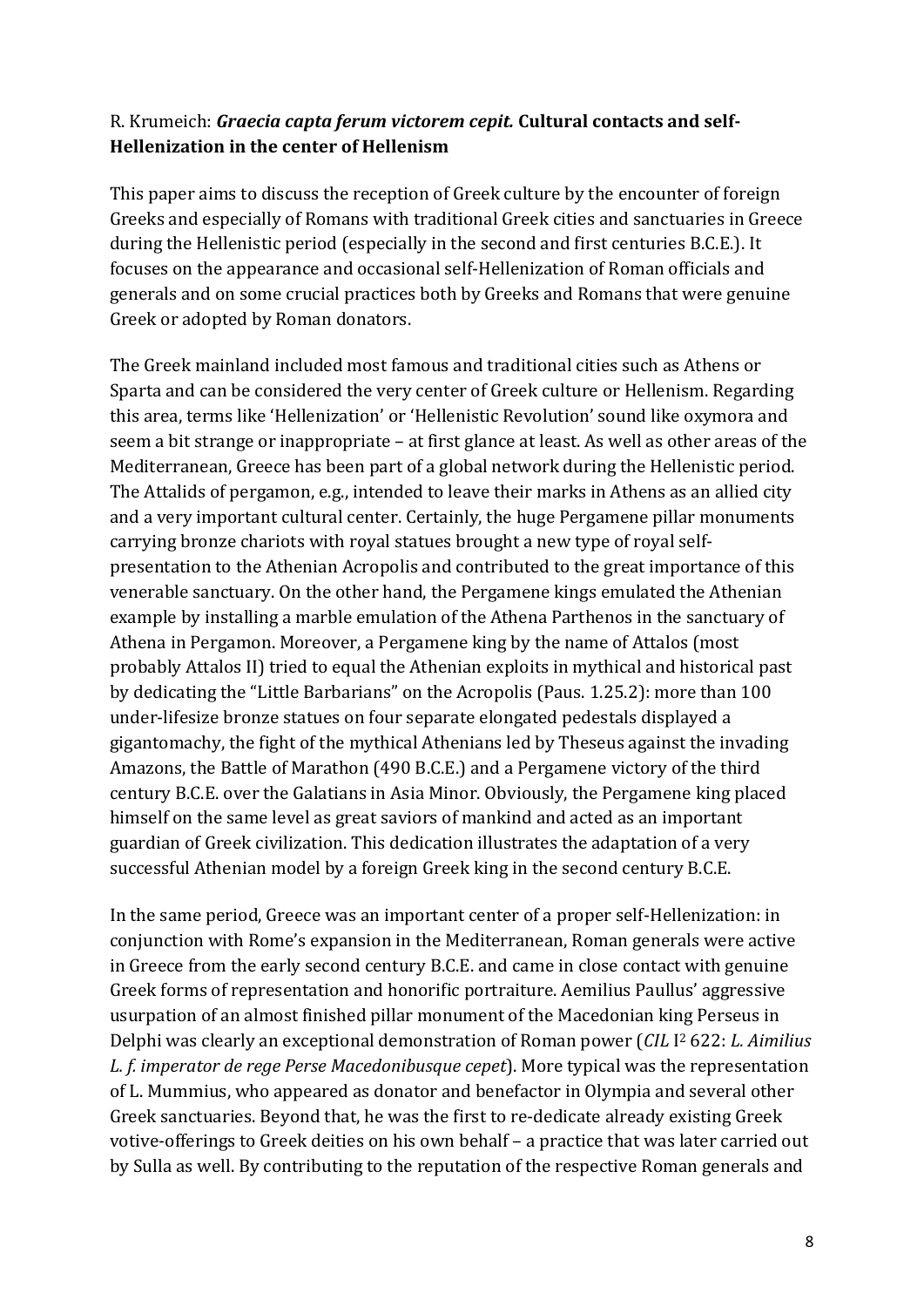to the continuing fame of the respective sanctuaries as well, these re-dedications ("Neustiftungen") were of use in two respects.

It is very instructive to have a look at the political representation of Roman generals and officials in Greece from the second century B.C.E. Many representatives of Rome received honorific statues in several cities and sanctuaries of the Greek East that showed them mostly naked or else in another Greek 'costume' (wearing a Greek *himation* or cuirass). Moreover, in the Amphiareion of Oropos and on the Athenian Acropolis many Romans were honored by reused and re-inscribed Greek statues of the fifth, fourth or third centuries B.C.E. This practice flourished from the Sullan times until the imperial period and sometimes led to remarkable and unexpected results. There is every indication that the experiences of Roman generals and officials in the Greek East as well as such honorific portraiture with its genuine Greek typology and iconography contributed a lot to a deliberate self-Hellenization of Romans since the early second century B.C.E. In Rome and Italy there was a certain tension between resistance against and eager reception of Greek culture and customs; some prominent Romans liked to wear the Greek himation and sandals or even were represented in a purely Greek iconography or by means of a genuine Greek statue.

There was certainly no sudden self-Hellenization of Romans in Greece from 200 B.C.E. onward. Rather, we are dealing with a more complex historical process. But in the end, the consequences of the close encounter between Romans and the traditional cities and sanctuaries of the Greek mainland initiated a continuous process of cultural exchange and an eager reception of Greek culture and 'costumes' that resulted in a true 'Hellenistic revolution'.

## N. Terrenato: **discussion Western Afro-Eurasia**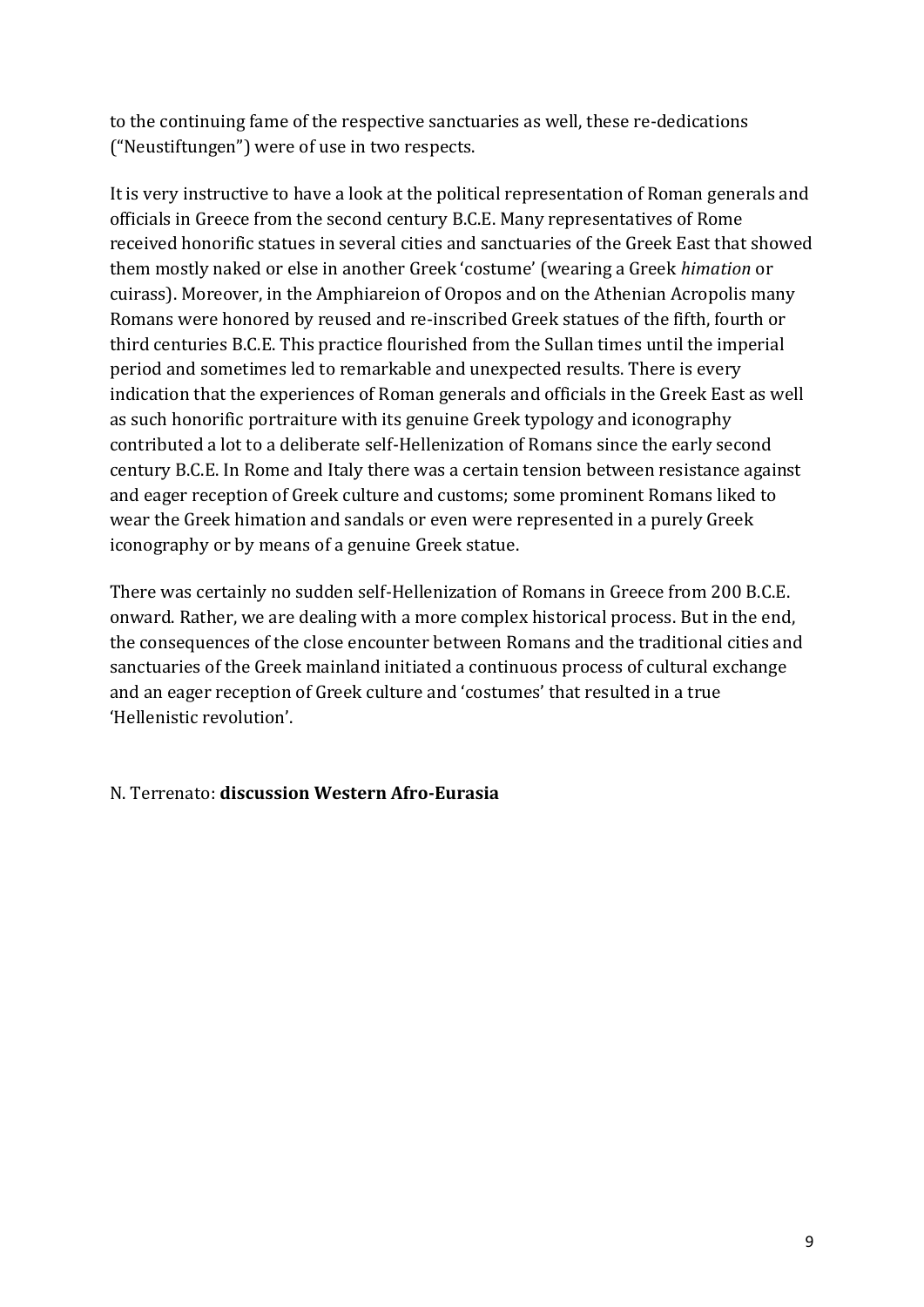#### **Day 2**

## M. Blömer & M.J. Versluys: **Anchoring innovation at the Euphrates. Commagene and the global Hellenistic revolution**

The second and first centuries BCE constitute a remarkable period in the history of Commagene, a region in northern Syria at the Euphrates. The famous monument of Nemrud Dağ, dating to the era around 50 BC, can be regarded as the result of the dramatic changes and innovations that took place in (roughly) the century before.

The site of Nemrud Dağ consists of a tumulus surrounded by two major terraces. The tumulus was created by Antiochos I around the middle of the first century BC on a hilltop in the north-eastern part of his small kingdom; it is said to contain his tomb, although it remains as yet undiscovered. Each terrace originally contained more or less the same elements, including a series of five monumental statues (four gods and the king himself, flanked on each side by an eagle-lion pair) as well as series that included *dexiosis* (hand-shake) reliefs and ancestor reliefs. A large inscription in Greek situated at the back of the colossi, generally referred to as the great cult inscription containing a *nomos* (law), provides information on the function of the monument and the intentions of its builder. In terms of identity and style the monument shows Greek as well as Persian (or Iranian) aspects, as Antiochos I traced his ancestry to both Alexander the Great and Dareios, while the deities were "syncretised" denominations. In addition, the king referred to himself not only as *philhellen* but also as *philorhomaios*. Several elements that are found at Nemrud Dağ (a hilltop sanctuary, colossal statues, *dexiosis* reliefs, specific animals, cult inscriptions) recur in other known Commagenean sites, for example Arsameia ad Nymphaeum and Karakuş; and most likely also the kingdom's capital, Samosata—now submerged by the Euphrates due to one of the dams built for the South East Anatolia Project.

From this brief description it already becomes very clear that, around 50 BCE, Commagene was a late Hellenistic laboratory for innovation by *bricolage* just as were well-known *metropoleis* like Alexandria, Rome, Antioch or Seleucia. Antiochos I took elements that had been universalized by the global Hellenistic revolution and particularized them in his project. Only the end result as such is unique. All the elements themselves had been circulating in the Hellenistic network for a while already; coming to Commagene with their specific genealogy. This process of *bricolage* has recently been well studied. Attention is then mainly given to the (global) elements making up this particular constellation themselves: Hellenism, Persianism and what we perhaps should call Romanism. What is so far lacking, however, is a proper understanding of how the impact of the Hellenistic revolution was embedded in Commagene itself; how the new, global elements were aligned with what was already there, locally and regionally.

To answer the question how Commagene embedded the global diversity it was confronted with in the second and first centuries BCE, we will focus, in this lecture, on the strong formal correspondence between the distinctly novel and original monuments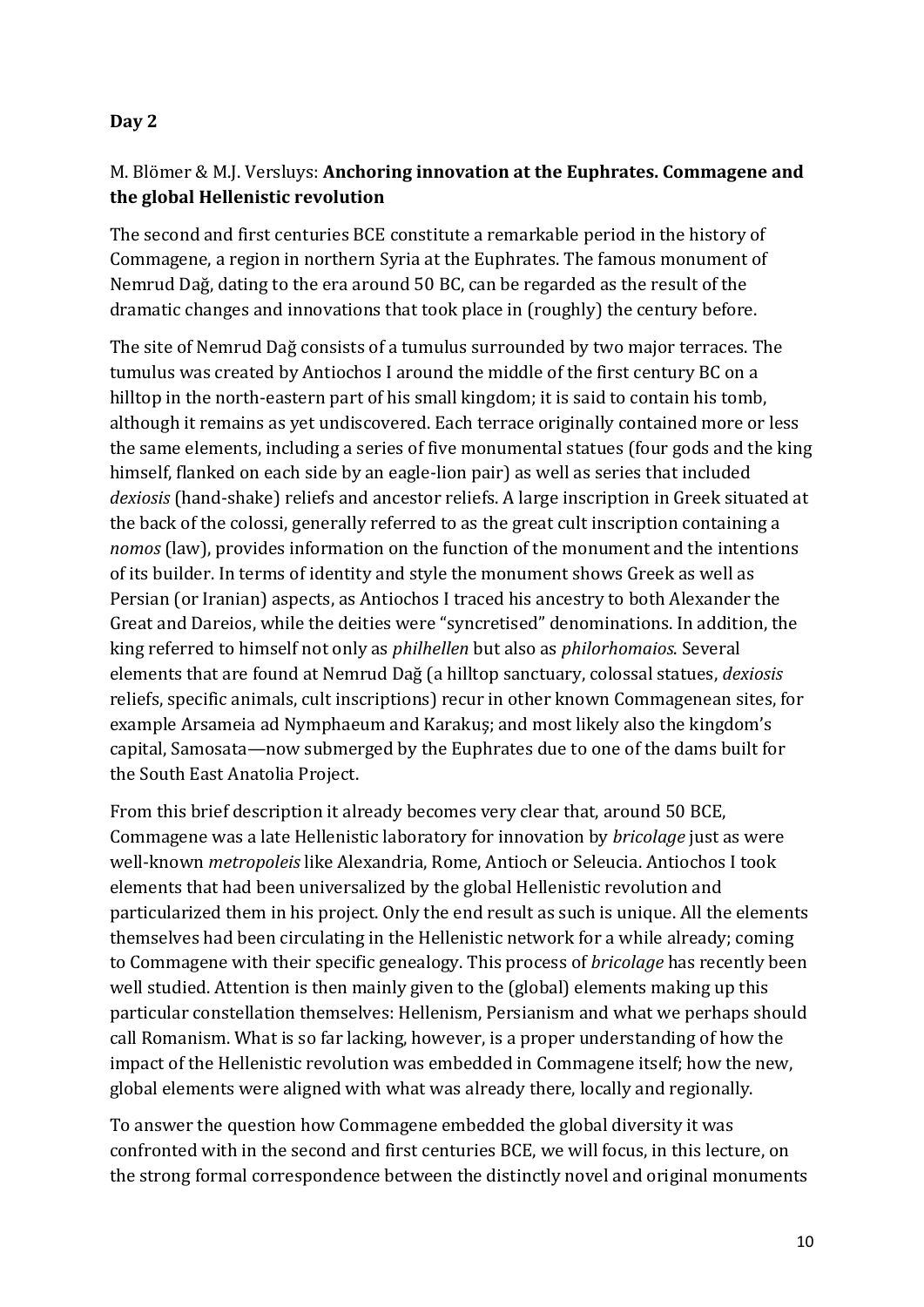commissioned by Antiochos and the pre-existing local sculptural environment. As bold, innovative, and new as the Antiochan project was, it also seemed specifically designed to be accommodated to local conditions. Concerning the new cults instigated by Antiochos I, the most obvious example for the desire to fit in the pre-existing religious environment is his choice of places for his new religion and ruler worship. Although evidence for the character and design of cult sites is very limited, many finds come from locations which have also yielded direct or indirect evidence for established sanctuaries. Another aspect, which appears to have never been noted before, is the strong formal correspondence between the new monuments commissioned by Antiochos and the pre-existing local sculptural environment. Are these examples of 'anchoring innovation' cq. the embedding of global diversity unleashed by the global Hellenistic revolution?

# O. Tal & A. Lichtenberger: **Nysa-Scythopolis (Tell Iẓṭabba): A Seleucid Newly Founded Settlement in the Near East and Its Material Culture in a Global Perspective**

The site of Beth She'an and the Beth She'an Valley are well known for their long occupational history. Located on a crossroads in the northern Jordan valley, on the banks of Nahal Harod, Beth She'an has demonstrated dense occupation from protohistorical to modern times. Tell Iztabba, the Seleucid site-foundation, consists of three hillocks located immediately to the north of Tel Beth She'an to the north of Nahal Harod. Excavations at the site unearthed settlement remains dated to the Early Bronze, Hellenistic, Roman, and Byzantine periods. The Hellenistic settlement at Tell Iẓṭabba, which is the focus of a new German-Israeli excavations project, was founded in the first half of the second century BCE, most likely by Antiochos IV (175−164 BCE) who refounded the Ptolemaic settlement of Scythopolis as a Seleucid urban center on Tell Iẓṭabba and renamed it Nysa. However, the city was only short-lived. It was violently destroyed by the Hasmoneans at the end of the 2nd century, probably in 108/107 BC in a military campaign headed by John Hyrcanus. After the Hasmonean destruction, the site seems to have remained unoccupied until the Roman and Byzantine periods providing archaeologist with a unique insight into half a century of Seleucid settlement history realia.

Archaeological research has been taking place on Tell Iztabba since the 1950s and affluent remains of the destroyed Seleucid settlement were found. The settlement consisted of courtyard built houses and the pottery (e.g. amphorae) and other artefacts of material culture underline close trade relations with the Aegean. While the previous excavations were more rescue in nature, the new German-Israeli Tell Iẓṭabba Excavation Project aims at a more systematic and holistic understanding of the Seleucid settlement. During the first three campaigns of fieldwork (2019–2020) we undertook a geomagnetic survey of the entire site. This survey resulted in a better understanding of the city planning which was only partly orthogonal and, in several areas, also followed the natural topography, underlining that a so-called Greek city planning concept had not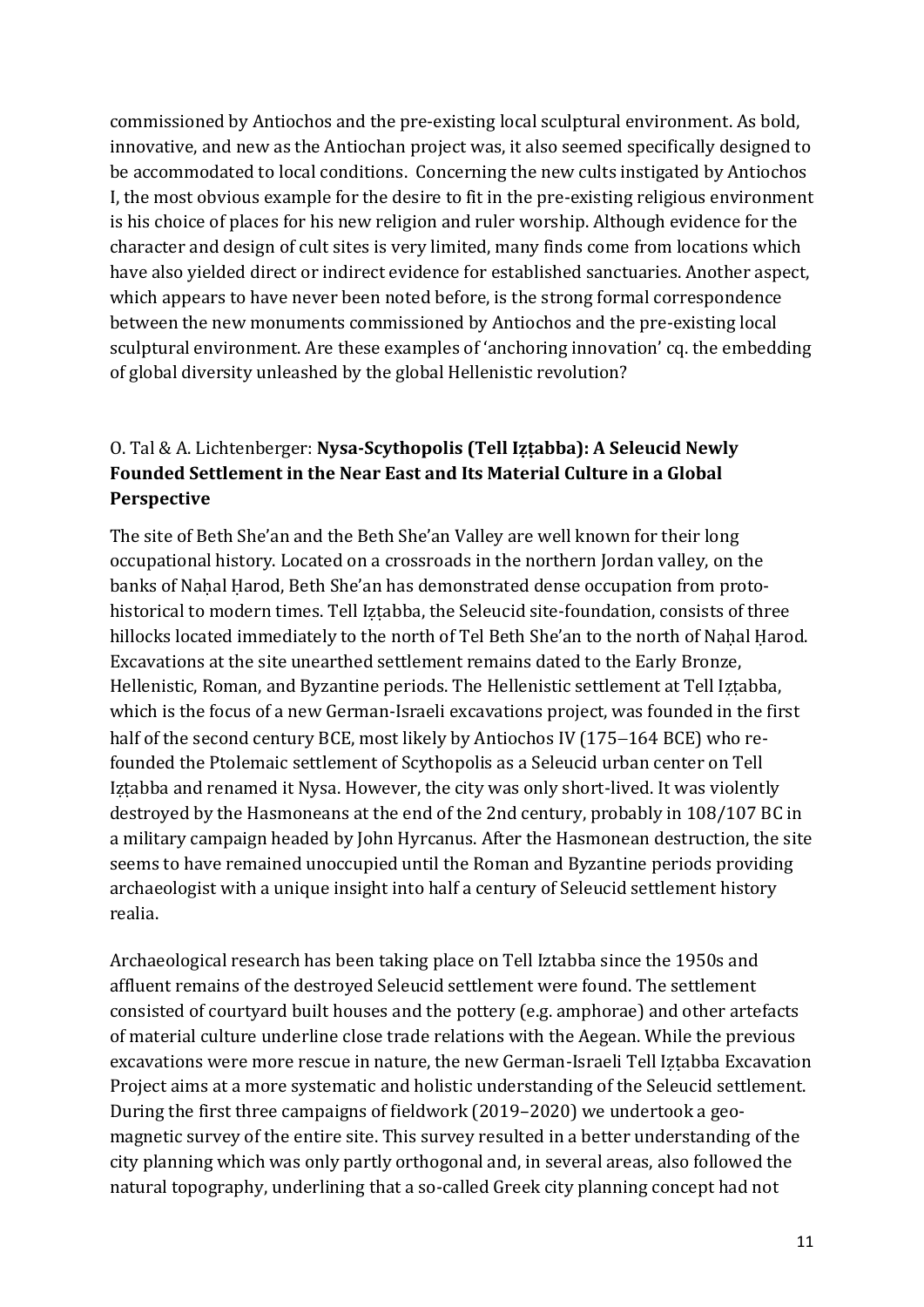been fully implemented. After the magnetic campaign, two seasons of excavations were undertaken. These seasons resulted in publications that provide better insights on overlooked aspect of the site settlement history. Thus, for example, archaeobotanic analysis of the site's botanical remains proved an embeddedness of the settlement in the regional agricultural knowledge cultures, as did the archaeometric analysis of the mudbricks recovered from the unearthed structures, showing that the Seleucid-period settlers used local technologies and followed local traditions. Textile finds follow this trend suggesting that the settlement was deeply rooted in local knowledge and cultures. More "global" connections are visible in the archaeometallurgical analysis, opening up the possibility that the raw materials came from Iranian ores. This however would not come as a surprise, since Iran was in the heartland of the Seleucid empire.

In our paper we will discuss the character of Seleucid Tell Iẓṭabba as a newly founded Hellenistic center and the role of its material culture in a larger Afro-Eurasian world of exchange.

#### K. Stevens: **Objects and culture in Hellenistic Babylonia**

Viewed as a whole, the surviving source record from Hellenistic Babylonia presents an ambiguous, even apparently contradictory picture of cultural life in the period after Alexander. On the one hand, there are signs of strong and self-conscious cultural continuity: the persistence of typical Babylonian architectural and artistic forms; the ongoing functioning and renewal of the major temples; the conservative content of scholarly cuneiform tablets produced by the priestly elite. Yet other elements suggest significant change: the frequency of Greek-derived motifs on seal impressions or among the terracotta figurines found in their thousands across the region; the appearance of characteristically Greek ceramic forms in otherwise typically Mesopotamian assemblages; the precipitous decline in numbers of cuneiform tablets, for all their continuity of content, which led within a few centuries to the extinction of both cuneiform writing and the millennia-old Sumero-Akkadian scholarly culture it had supported.

These differing impressions of cultural life in Hellenistic Babylonia to some extent correlate with different media, with a concomitant impact on modern historical reconstructions: those working with cuneiform scholarly texts have tended to stress conservatism and cultural separation between 'Babylonian' and 'Greek' or 'Greco-Macedonian' spheres; those who deal with the figurines or glyptic evidence to emphasise contact, cultural exchange and hybridity, and to challenge the utility of categories such as 'Greek' and 'Babylonian'. Considerable uncertainty persists. This paper focuses on three types of object – cuneiform tablets, terracotta figurines and seals – to approach the longstanding problem of how communities and individuals in this region responded to the broader political and socio-cultural changes inaugurated by the Macedonian conquest.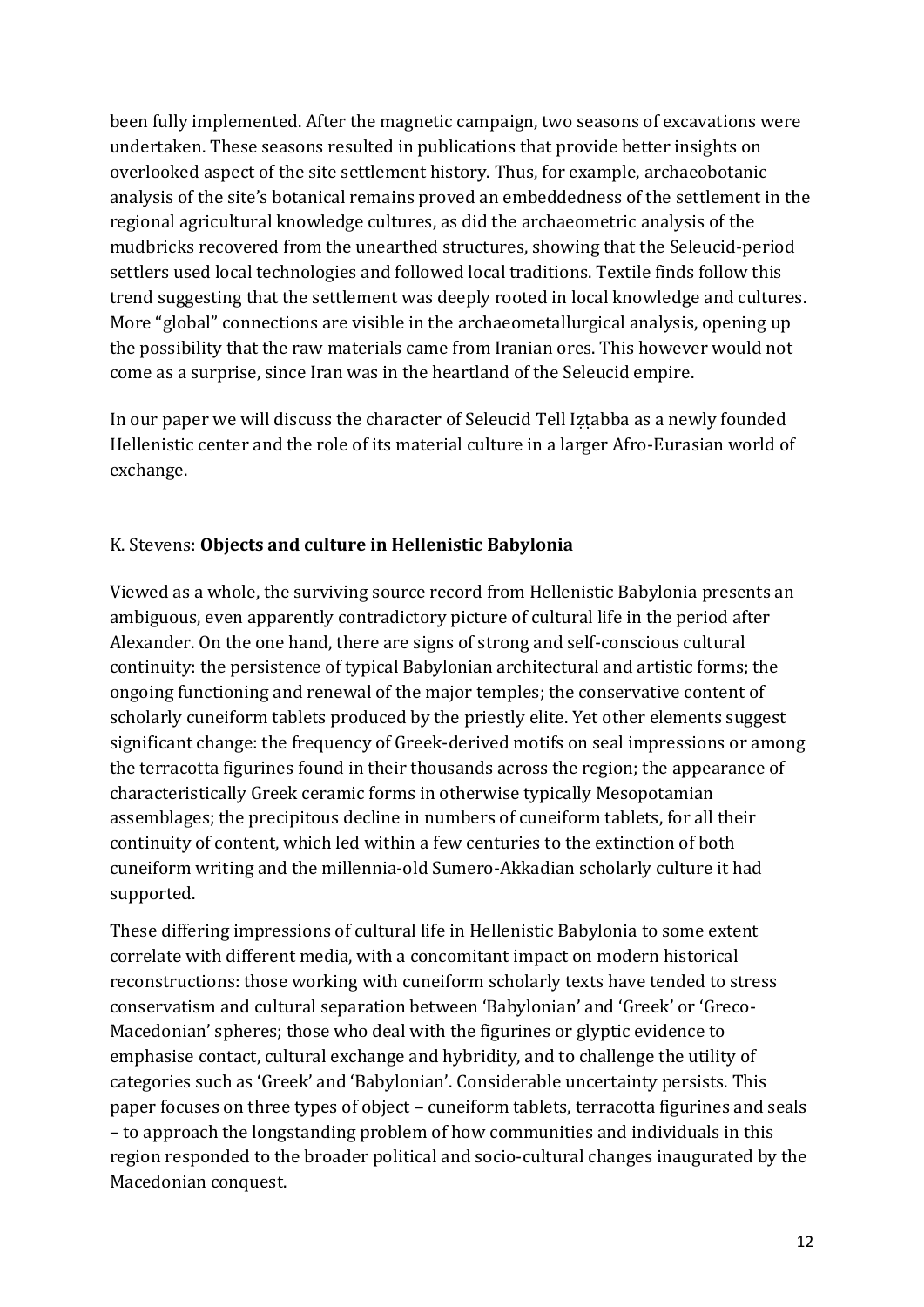## V. Messina: **A Journey with Dionysus**. **The moving models of Hellenistic kingship. From Seleucia on the Tigris to Parthian Nisa**

In the Hellenistic world, revolutions alternated with continuities in complex interaction processes that concerned different aspects of society, culture, ideology. Materiality is a clear indicator of such processes, though the examples it provides are not always completely understood because our comprehension is hindered by the lack of information and our interpretation is often retrospectively oriented. Indeed, in the objectscape of cities hosting apparatuses and official institutions we see the emergence of a new visuality, which elaborated concepts originated in the Greek lexicon, but it soon evolved to be adapted globally to local contexts.

The use and adaptation of concepts, vehiculated by Greek iconographies, seems particularly evident in celebrative programs and royal propaganda. Following the example of Alexander, some of the Diadochi and their descendants pursued a policy of assimilation to Dionysus. We are able to reconstruct such a policy, at least in part, thanks to epigraphic and (especially) iconographic evidence. When the available documentation is examined, it appears that assimilations to Dionysus could have been envisioned to celebrate victories (often ephemeral) in regions exotically perceived as locations faraway from the Mediterranean, at the borders of what was deemed as the *oikumene*. From a Seleucid point of view, these were regions of the far East, namely Central Asia and the Indian Subcontinent, and assimilations to Dionysus seem consequently framed in the narrative on the famed journey of Dionysus to India. In such a frame, especially non-official portrayals of Seleucid kings, such as portraits on seals used by private individuals, do show assimilations to Dionysus. Based on the occurrence of these portraits, the relation Dionysus appears to have had with kingship is deemed as acquired in scholarship. Seleucia on the Tigris offers some examples of such a relation. This said, it must be also added that Dionysus was a vehicle of propaganda for dynasts of non-Greek origin. At Parthian Nisa, the abode of the Arsacid dynasty, Dionysus is continuously recalled in luxury objects likely used in the dynastic ceremonial.

Is there any possibility to reconstruct the appropriation of kingship models based on the figure of Dionysus through the comparative analysis of the materiality of Seleucia and Nisa? Can we re-contextualize in such a frame also materials (such as architectural decorations) that echo other Seleucid symbols? Is the presence of such symbols in the objectscape of Seleucia and Nisa to be reconsidered upon? The present lecture addresses these topics from a glocal perspective.

## J. Ma: **Asia Minor and its global second century BCE: intensification, connectivity and Afro-Eurasian networks**

The city of Priene, in Asia Minor, can illustrate the "Hellenistic revolution" in two snapshots. In 196 BCE, it deals with the Seleukid vice-roy for Asia Minor, Zeuxis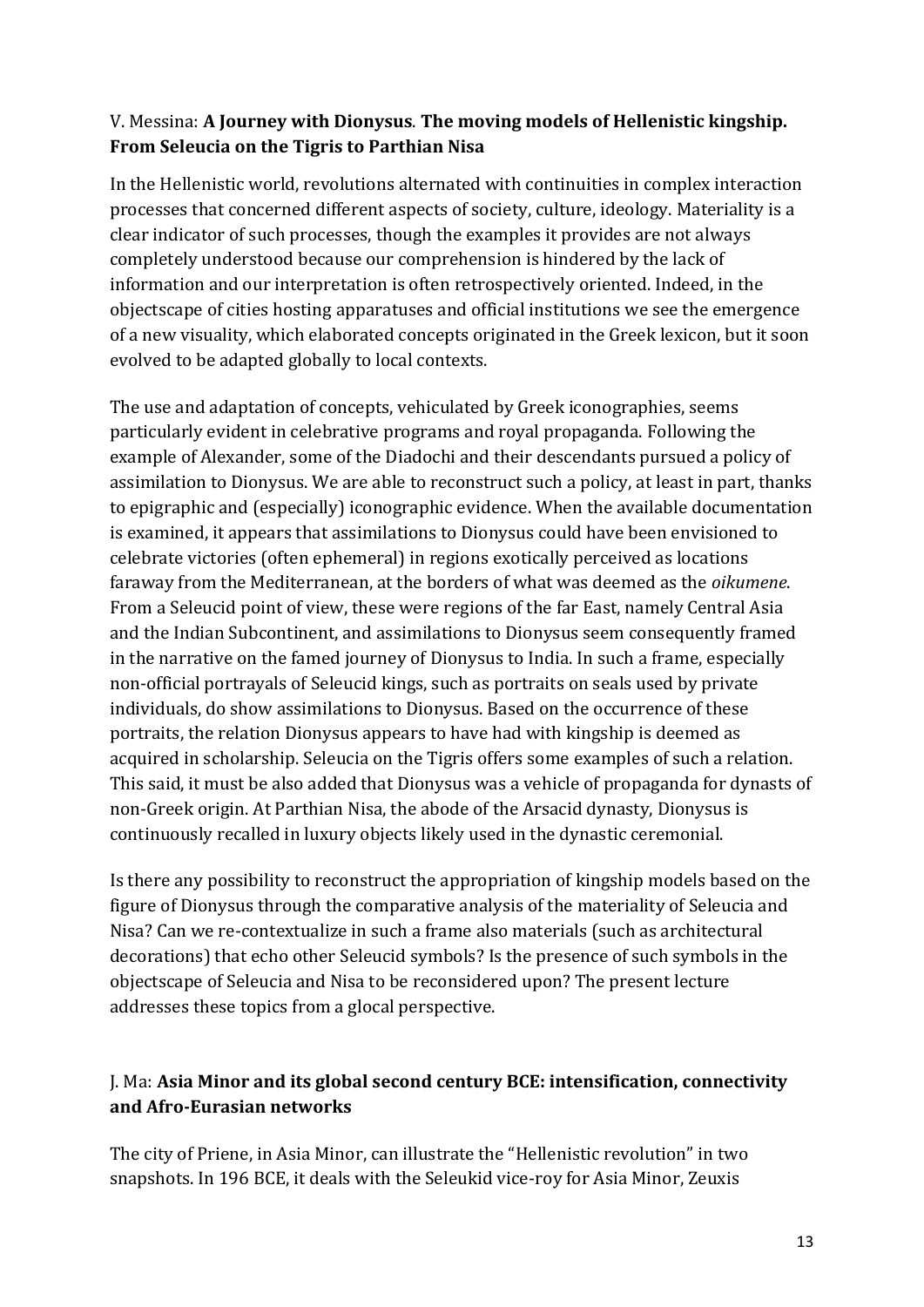Kynagou, Makedôn, "official left in charge of the affairs on the other side of the Tauros", over the dispatch of foreign judges from Laodikeia. The geography, the trace of the passage of the king, the administrative network, the royal supervision of inter-polis interactions, all these elements belong to a particular world, the "high hellenistic" third century of large, supra-regional empires; the Ptolemaic presence in Asia Minor had barely been uprooted by military action on the part of the Seleukids. In the 130s, Priene honours a benefactor for multiple service: financial, taking the place of royal patronage, and travelling as an ambassador— to Rome but also to Petra. The contrast between the two snapshots shows the passage to a differently interconnected world, that of the "global second century". In the case of Asia Minor, a number of related phenomena appear. The first is the intensification of the network of cities in peer-polity interaction, a very old phenomenon but one boosted by the new situation in high politics. The phenomenon can be seen in the epigraphical but also numismatic and monumental record, and has received ample study (notably in A. Bresson, R. Descat, ed., *Les cités d'Asie Mineure occidentale au Iie siècle* (2001), to be read with the recent volume on the same region in the third century BCE and indeed with P. Debord's volume on C4th Asia Minor, to get a sense of continuities and ruptures). The second phenomenon is that of inter-regional connections, within Asia Minor but also beyond: with Greece and the Balkans, with the Levant (as shown by numismatic hoards), with the west. This phenomenon has not been studied in detail: it notably raises the question of the impact of the big changes (rise of Delos, connection with Italy, decline of Rhodes, intensified slave trade in inland Anatolia as well as the "Kilikian" pirates) in terms of economic history. The third phenomenon is the place of Asia Minor and Anatolia in a global, "axial" structure stretching from Spain to the Indus valley, in the late Hellenistic period: this has hardly been thought about at all. In my paper, I will try to approach this last, third theme, after looking at the earlier place of Asia Minor in global ensembles (the Achaimenid, the high hellenistic) and after examining the better known themes of peerpolity interaction and regional connectivities in the second and first centuries BCE.

### G. Lindström: **Objects and beyond: Ritual practice and innovative production techniques in Hellenistic Bactria (328-c. 140 BC)**

The Hellenistic period of Bactria (today's southern Uzbekistan and Tajikistan and northern Afghanistan) is characterized by a material turn in the sense of an apparently sudden increase in object types, styles and materialities. Although systematic excavations took place at only very few Hellenistic sites, these brought to light thousands of small finds, often with figural or ornamental decoration. The artefacts are of diverse function, such as statues and figurines, furniture, arms and armour, tools and instruments, vessels, coins, and jewellery; they are made of precious metal, bronze and iron, stone, glass, gypsum, terracotta, unbaked clay, ivory and bone, and other materials. In contrast, the sites of the preceding period, when Bactria was part of the Achaemenid Empire, are relatively poor in finds; what is known is mainly architecture and pottery.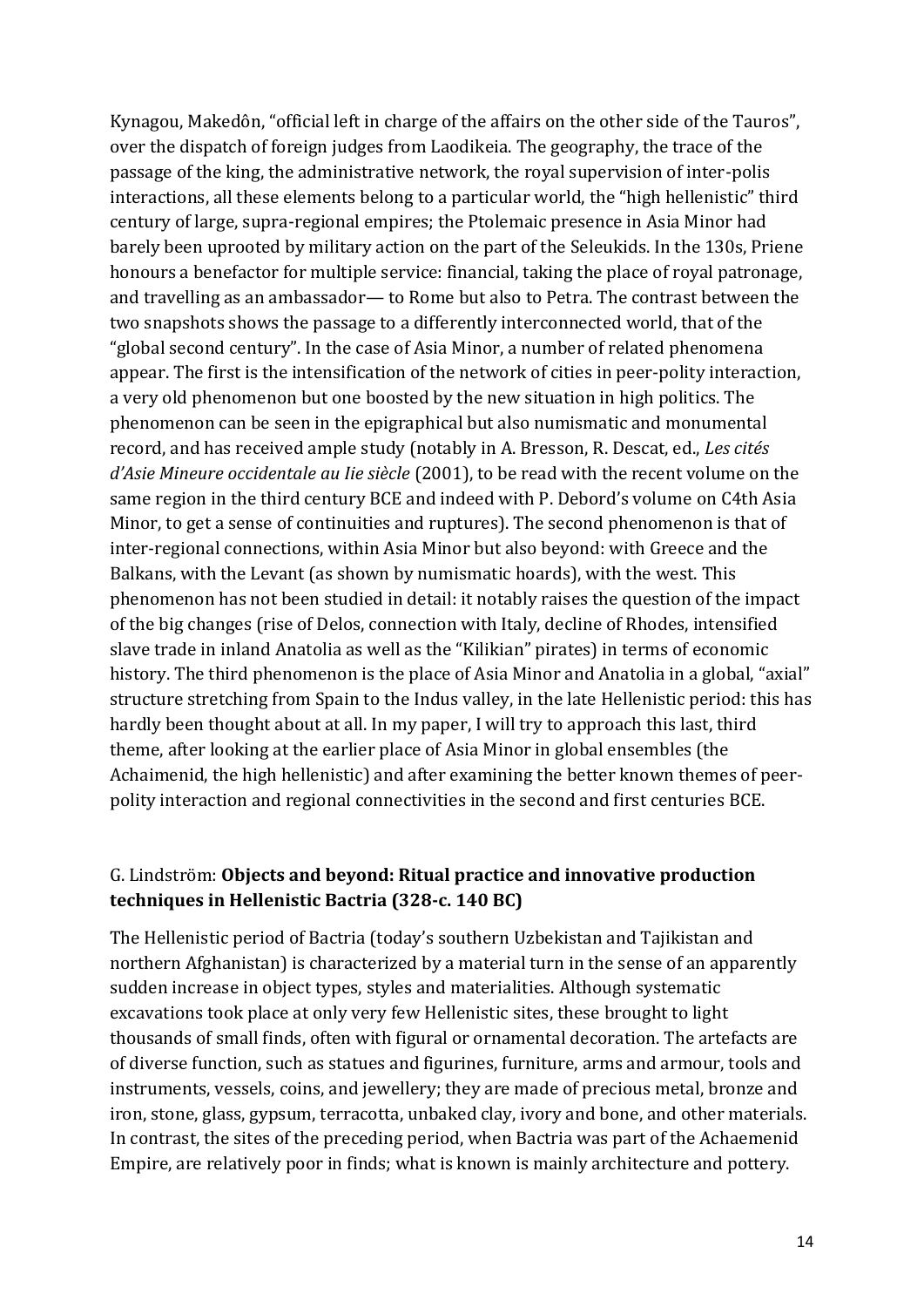Against this background, the material wealth of the Hellenistic period seems to be something new, related to the political integration of Bactria into the Hellenistic world.

However, the material wealth of Hellenistic Bactria is also due to the archaeological contexts, for a large number of objects were found in the sanctuaries. They were obviously donated as votive offerings and remained on site as possessions of the deity, often intentionally deposited within the holy precincts. Thus, their preservation results directly from a practice that is indeed a Hellenistic novelty in Bactria: the symbolic gift exchange with the deity, that is human communication with the deity by donating material objects in thanks for, or in anticipation of an immaterial return gift. The practice of gift-exchange to establish human bonds and its transfer to human-deityrelations is familiar from Graeco-Roman culture, but is by no means limited to it. However, the appearance of this practice in Bactria with the Hellenistic period suggests its "Greek" or Western genealogy. Symbolic gift exchange is obviously accompanied by the principle, also transferred from social practice, that we know from Greek as the *ouk ekphorá* rule. According to this, the gifts must remain in the possession of the recipient, i.e., the votive offerings remained in the sanctuary with the deity, where they were recovered archaeologically. As far as ritual practice is concerned, again, the contrast with the pre-Hellenistic period is revealing, for nothing that could be interpreted as a votive offering was found in the sanctuaries of this period.

After discussing the ritual practices and thus the connectivity of Hellenistic Bactria on the ideological level, the lecture will turn to the object level, and in particular to three groups of objects. Statuary, musical instruments and glass demonstrate the cultural interconnectedness and potential for adaptation to Bactrian conditions as well as for local innovations. With the Hellenistic period, three-dimensional large-scale figures of gods and rulers enter the sanctuaries and the public squares of Bactria. These statues in Greek style (subjects, poses) were not made of marble and bronze, but mainly of unbaked, tempered clay, covered with stucco and painted. Because there were no marble deposits in Bactria, the sculptors apparently resorted to a material that has a long-standing local tradition, especially in architecture. In doing so, they created figures of great detail and expressiveness. Finds of auloi, flute-like musical instruments, from the Oxus temple testify to the musical connection with the Mediterranean region. They also form the first material evidence of a highly sophisticated invention that met the need of Greek music for mode shifting. The innovative power of the Hellenistic Bactrian craftsmen is also demonstrated by the example of glass. Finds from Ai Khanoum and their scientific investigations show that – unlike in the Mediterranean region and also in post-Hellenistic Bactria – no Levantine soda glass was imported, but own Central Asian recipes were developed.

But do these dramatic changes, cultural interconnectedness and enduring innovations actually occur at the very beginning of the Hellenistic period of Bactria? As we know from the few historical sources on Bactria, under Alexander and the early Seleucids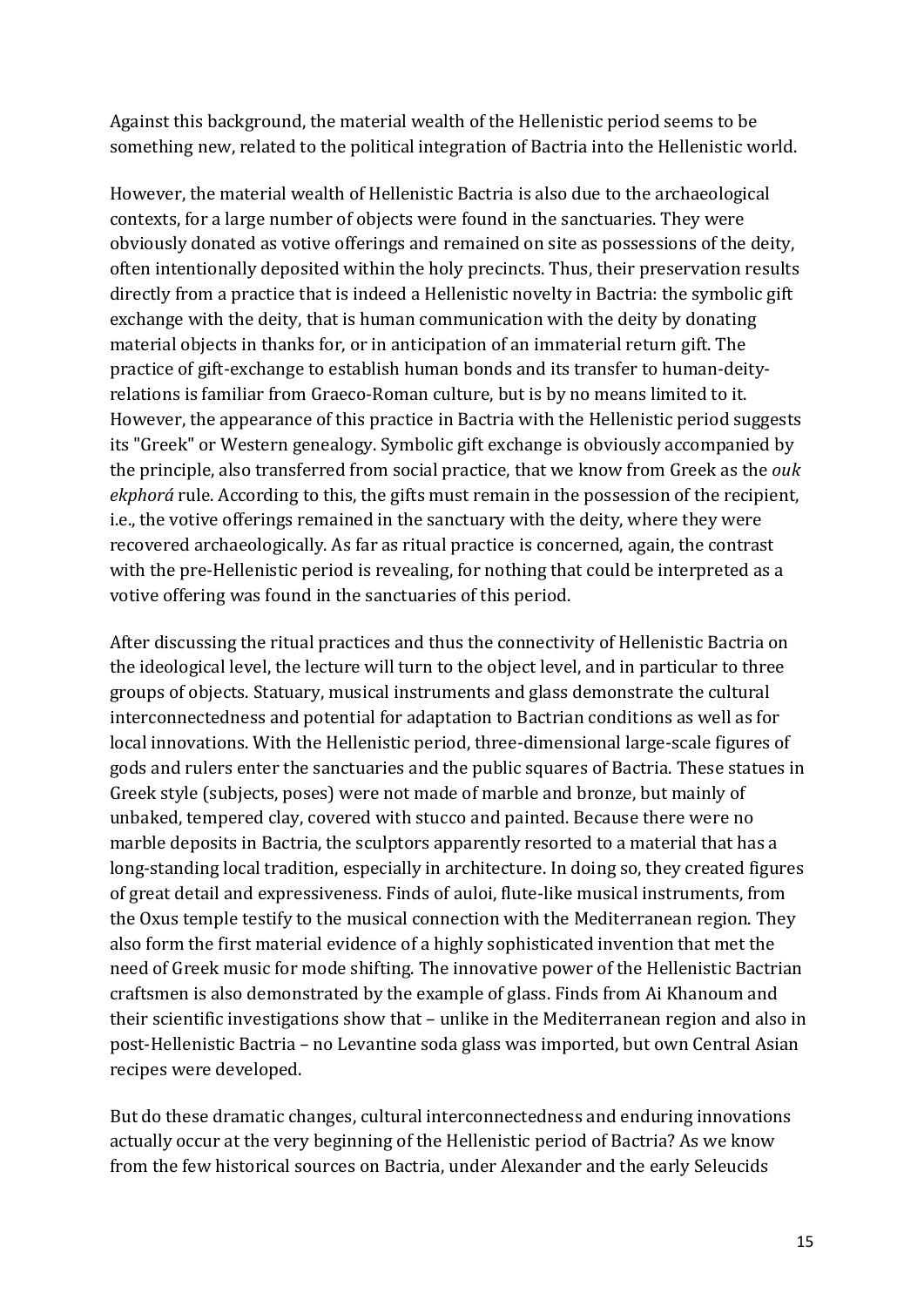thousands of mercenaries and other settlers from the West came to Bactria, so it might be assumed that this influx of people and their need for a Greek life-style led to these processes. The small finds cannot be dated more precisely within the Hellenistic period, but the pottery allows to assess the chronology of Greek influence in Bactria. Recent studies have shown that new ceramic forms, such as the Megarian bowl, are significantly produced mainly after the middle of the 3rd century BC, when the local satrapies became independent of the Seleucid Empire and founded the so-called Graeco-Bactrian Empire (c. 240-140 BC). Significantly, it is only in this period of political separation from the western Hellenistic world that a stronger need seems to have developed to express the affiliation to the Hellenistic *koiné* through the production and use of corresponding products.

## M. Hoo: **A Hellenistic revolution in Central Asia? Material claims to Eurasian localism in the second century BCE**

The first three centuries BCE saw the emergence of cultural and material phenomena across Eurasia, which have long been understood in terms of Hellenization or Hellenism, credited to the achievements of Alexander the Great and his Successors. Although 'the coming of Alexander' in Central Asia (329–327 BCE) has been considered a watershed in the cultural and material history of the region, archaeological remains of Hellenistic sites indicate that the distinct emergence of Greek culture in Central Asia took place only later, in accordance with wider developments across Eurasia. The third century BCE saw important shifts in power across the Eurasian landmass with the emergence of new polities and kingdoms that entered the Eurasian stage, reconfiguring relationships with the Macedonian dynasties of the Antigonids, Ptolemies, and the Seleukids. While Central Asia witnessed the growing independence of Graeco-Bactrian rulers simultaneously with the rise of Arsakid Parthia in the second half of the third century BCE, it is during a later generation of kings in the second century BCE, that the effects of a 'Hellenistic revolution' of interconnected material and cultural innovations becomes prominently visible.

This paper considers two aspects of such an innovative revolution in Hellenistic Central Asia: diverse monumentality and anthropomorphic imagery. Engaging with the manifesto by Pitts and Versluys (2021), I address these innovative aspects in the 'objectscape' of Ai Khanum within the timely Eurasian arena of the second century BCE. Located in north-eastern Afghanistan, Ai Khanum remains the most important urban settlement site in Hellenistic Bactria. It was discovered and extensively excavated by the French DAFA under direction of Paul Bernard in the 1960s and 70s, which formed an enormous turning point in studies of Graeco-Bactria, up until then mainly known from coins. Their monumental efforts uncovered the remains of a walled city with an acropolis, a palatial complex, a theatre, gymnasium, mausoleum, an arsenal, large houses, two temples, a cultic podium, and some Greek inscriptions. The wealth of information yielded by the excavations were translated to influential historical narrative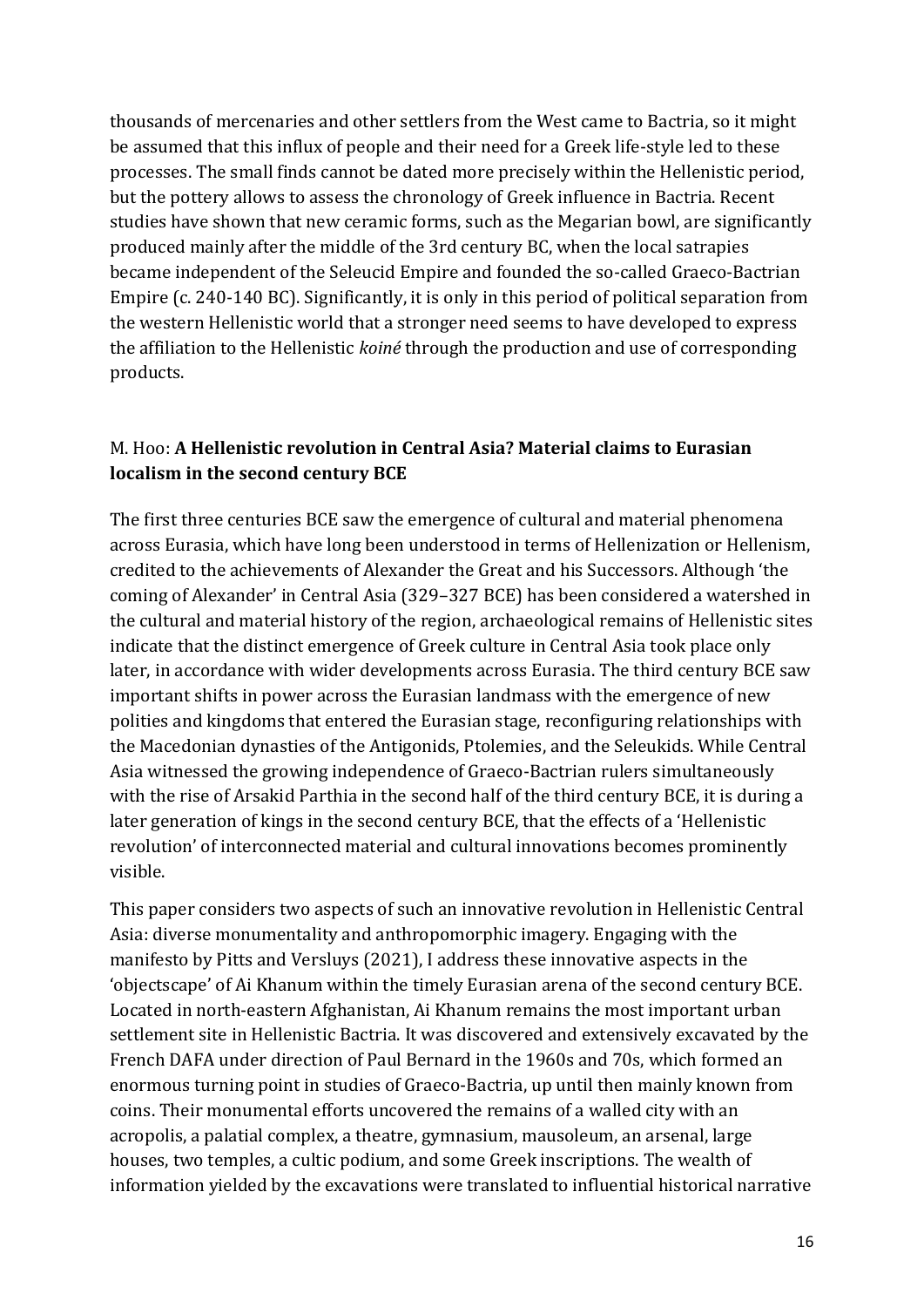that framed the city as an outpost of Hellenism in the East, protecting the eastern frontier of the Hellenistic *oikoumene* against nomads from the steppes. We can see here the historiographical impact of Polybius, one of the few literary sources that inform us about Bactrian history, whose narrative mentions that the Graeco-Bactrian king Euthydemus appealed to a treaty with Antiochus III with a common cause to ward off a nomadic invasion from the north. Although current scholarship increasingly moves away from interpretations of Hellenism at Ai Khanum as a bastion of Greekness, a distinct uneasiness about Greek culture at this site remains. Those material novelties recognized as Greek culture remain associated with some form of Greek identity, connected to the political dominance of Greek kings, the fidelity of Greek settlers to their Aegean roots, or the desire of local Bactrians to Hellenize to climb up the social ladder.

In recent works (2018; 2020; in press) I argued that concepts from globalization research such as deterritorialization and translocalism can help to create new narratives that include a wider diversity of possible historical scenarios of those material phenomena that have been understood under the heading of 'Hellenism'. Turning to object agency, visual *koine*, and objectscapes as proposed by Versluys, productively adds interpretive depth by highlighting distinct diachronic relationality and social dynamism behind material culture. Although Ai Khanum as a whole can be considered as a novelty – at present it is the only urban site of Hellenistic Bactria of its size and monumentality – the city itself also witnessed important changes in its material environment. It its lifespan from the early third century until the mid-second century BCE, Ai Khanum experienced a distinct moment of new objects and materialities in the early second century BCE. This moment is connected to changes in the ceramic assemblage and the beginning of an architectural program which saw the monumentalization of the city, started by the Graeco-Bactrian king Euthydemos and his son Demetrius (r. *c.* 220s-190 BCE, resp. *c.* 190-180 BCE) and more extensively elaborated under the rival king Eucratides I (r. r. *c.* 170–145 BCE). Grand new buildings such as the theatre and the gymnasium were constructed in local mud brick and significant reparations and reconstructions were carried out across the city, including the palatial complex and the enlargement of the main sanctuary. Here, the excavators unearthed fragments of large anthropomorphic statues in naturalistic 'Classical Greek style' – a distinct material novelty in Central Asia. The material innovation of Greek-styled anthropomorphic statues in a religious context is also found at the contemporaneous site of the Oxus Temple at Takht-i Sangin in Bactria. Significantly so, the building activities at Ai Khanum take place around the same time as another moment of monumentalization in Central Asia, namely at the site of Old Nisa. Here, an extensive building and artistic program of the royal citadel was undertaken by king Mithridates I of Parthia (r. *c.* 171–131 BCE), which also included large anthropomorphic statues and monumental buildings constructed of local mud brick. Addressing the translocal relationality of the public buildings and the anthropomorphic imagery, I argue that Ai Khanum's material culture engaged with increasingly diverse material repertoire to evoke social scenarios that were not exclusively Greek nor exclusively local. Instead, I consider the material